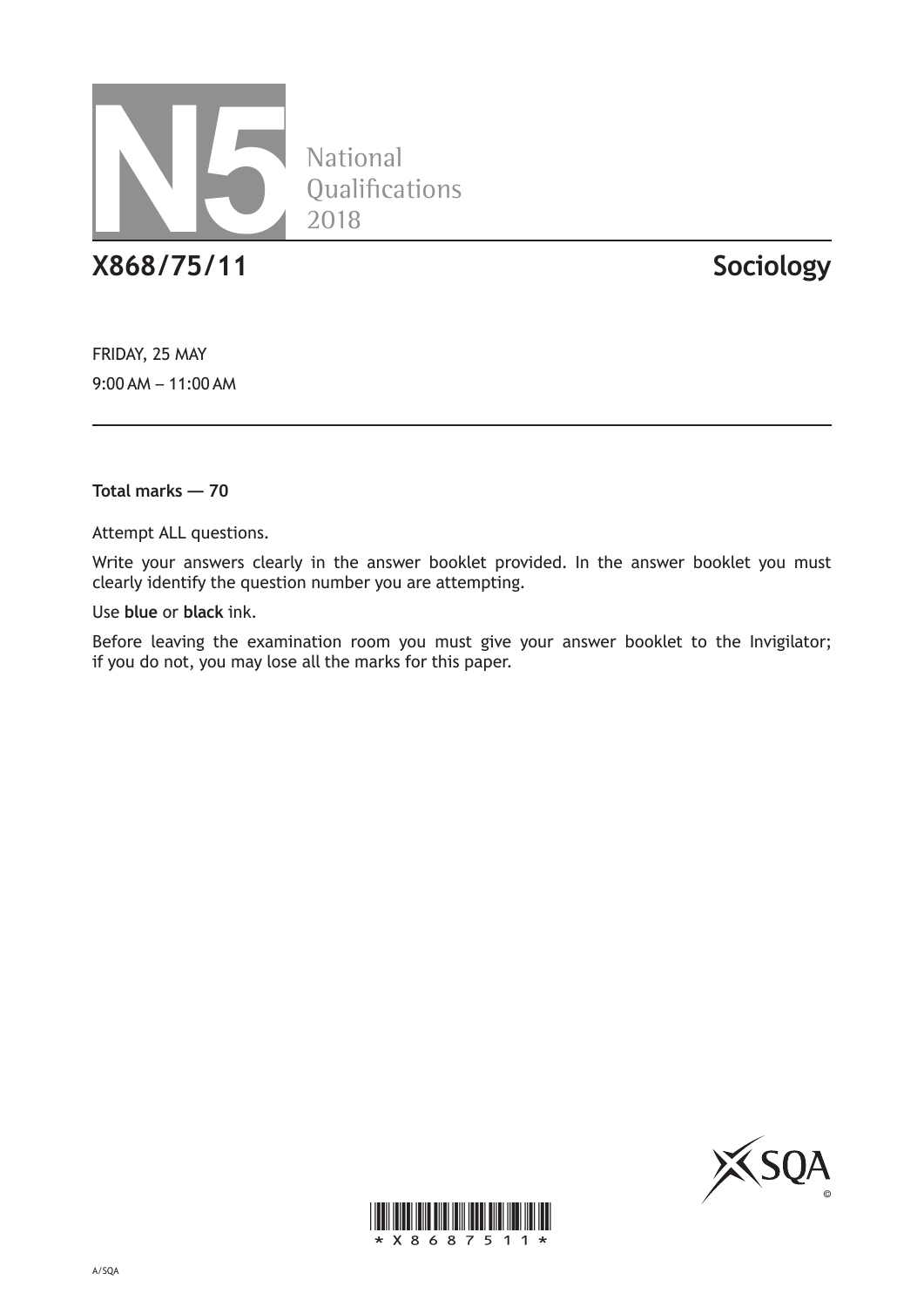### **Total marks — 70**

### **Attempt ALL questions**

## **Question 1**

#### **Human Society**

|     | (a) Describe two features of the common-sense approach to understanding human<br>society.                    | $\overline{\mathbf{4}}$ |
|-----|--------------------------------------------------------------------------------------------------------------|-------------------------|
|     | (b) Explain one advantage and one disadvantage of using questionnaires as a<br>research method.              | 6                       |
|     | (c) Describe two features of structured interviews.                                                          | 4                       |
|     | (d) Explain one advantage and one disadvantage of using non-participant<br>observation as a research method. | 6                       |
|     | (e) Explain two features of the structural perspective.                                                      | 6                       |
| (f) | Describe two features of the action perspective.                                                             |                         |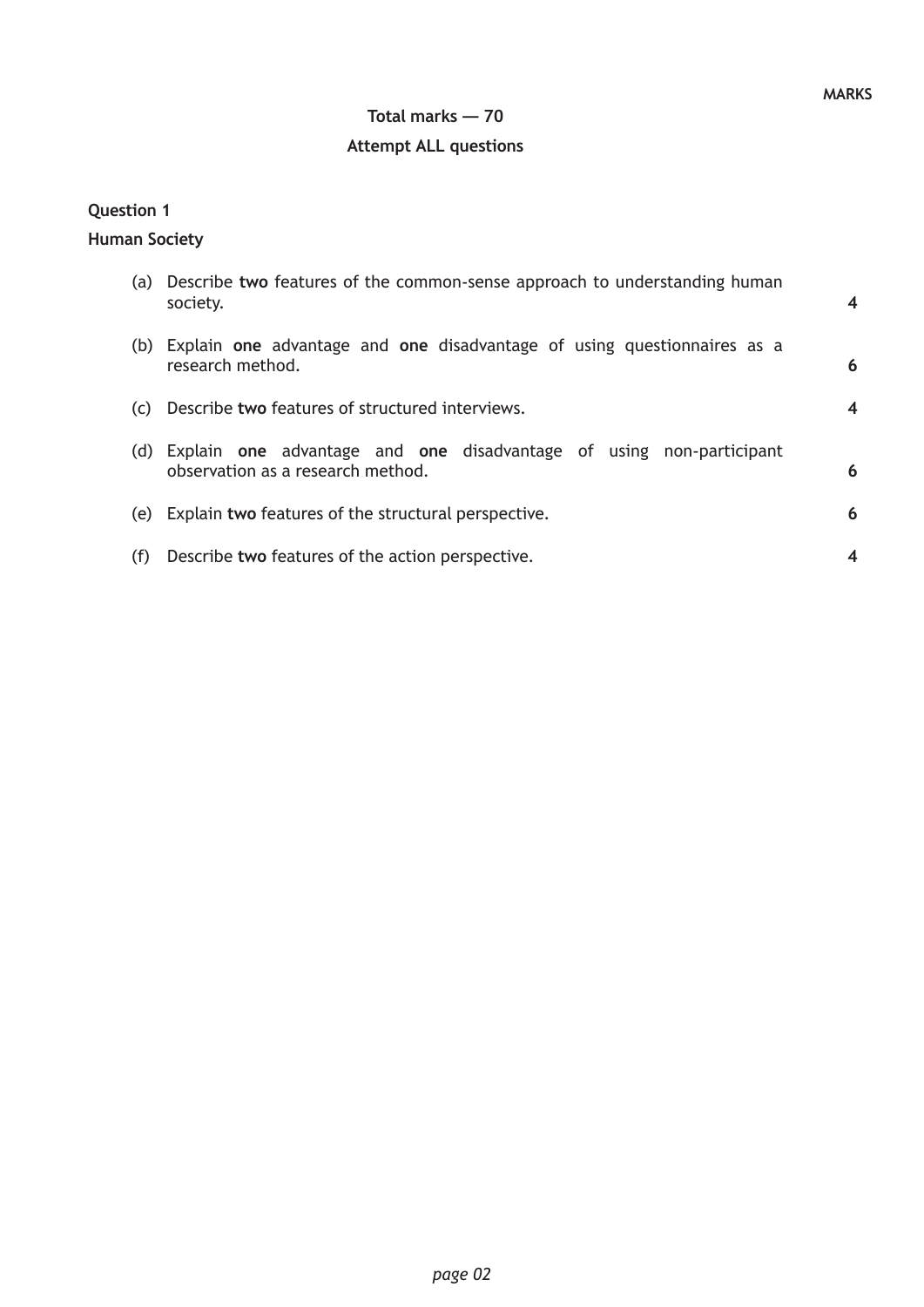# **Question 2**

#### **Culture and Identity**

| (a) | Describe two ways primary socialisation can influence identity formation.       | $\boldsymbol{4}$ |
|-----|---------------------------------------------------------------------------------|------------------|
|     | (b) Explain the process of secondary socialisation.                             | 6                |
| (C) | Describe diversity in a culture you have studied, using examples.               | 5                |
|     | (d) Use a source or research evidence to explain a subculture you have studied. | 5                |

**[Turn over for the next question**